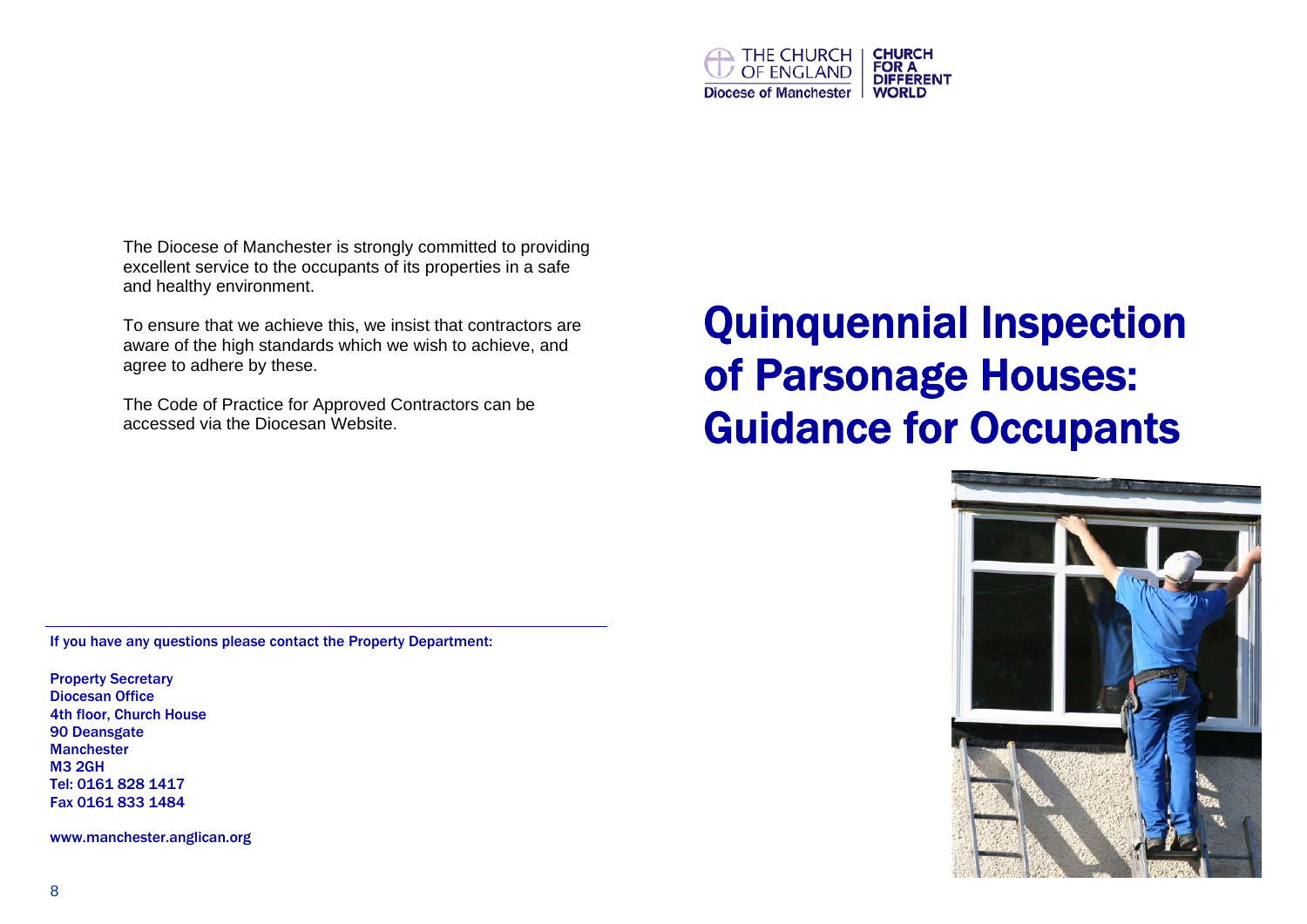You will be informed of who has won the contract, once again you are asked to give the contractor reasonable assistance. Every effort will be made to ensure the work is carried out satisfactory, however, should you feel that the Schedule of Works has not been adhered to, please contact the Property Office immediately.

You will be supplied with a Contractors Performance Report. If we are to improve the performance of our contractors, it is essential that these forms are returned once the work has been completed. The following link is available for these forms to be submitted via the Diocesan Website.

## www.manchester.anglican.org/property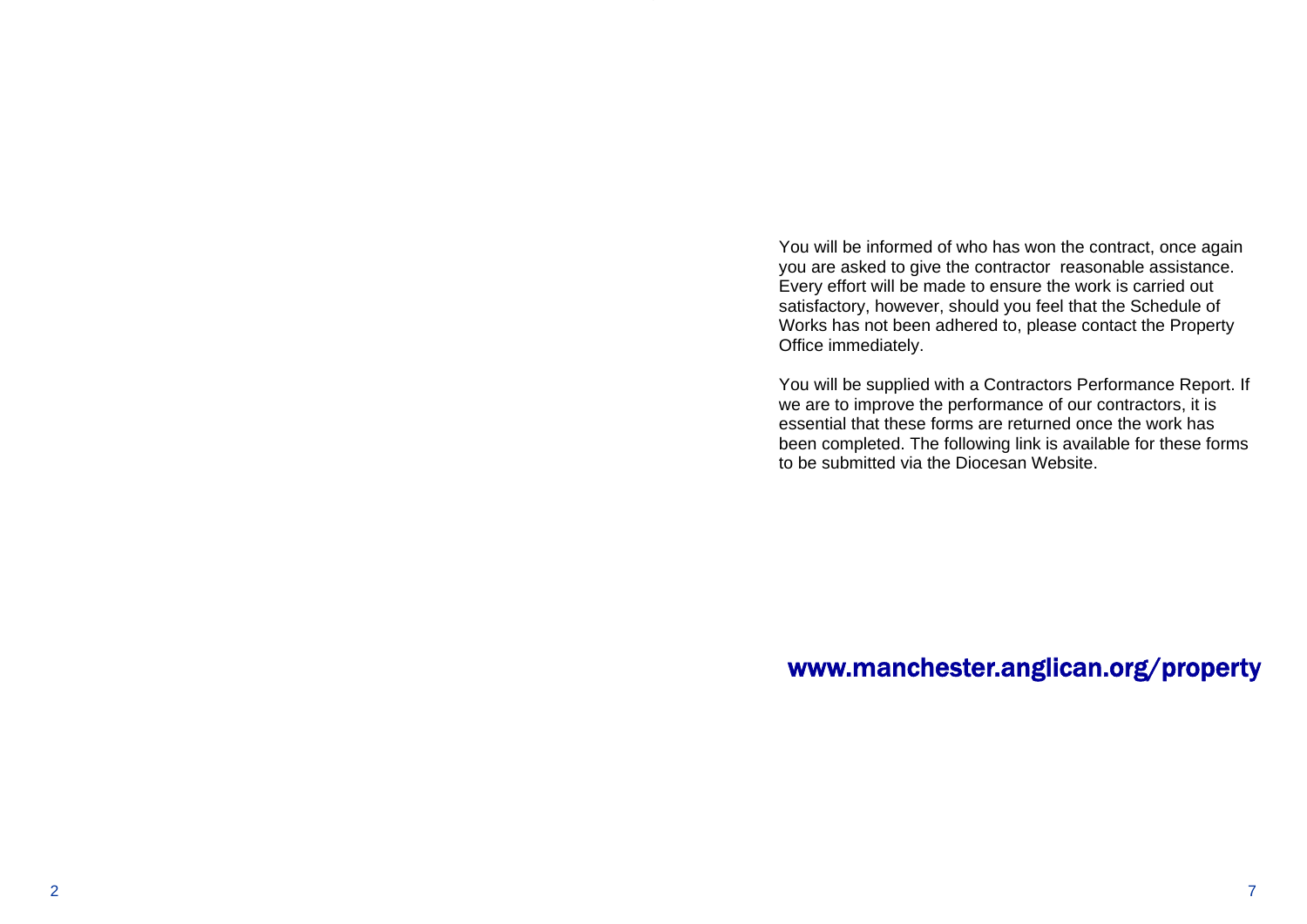## The Repairs

# The Inspection

#### The Contract

On completion of the inspection a verbal report will be given, this will be followed by a letter of confirmation and full Schedule of Works.

The work will be put out to tender as soon as possible after the inspection, the tendering progress takes approximately four weeks.

The occupiers are requested to give the contractors full and unfettered access to the property throughout the tendering process and contract period.

Only work authorised on the Schedule will be carried out. Should any additional work be found necessary, this must be discussed and authorised by the Property Committee otherwise payment cannot be settled by the Board of Finance.

#### The Repair of Benefice Measure 1972, Chapter 3

In accordance with the above Measure, the Diocese is charged with having all parsonages inspected every five years.

The inspection is carried out during office hours by the Buildings Officer along with the occupier.

Following the inspection, all repairs found necessary will be carried out at Diocesan expense. However, work may be requested that is considered to be an improvement.

Improvement work is subjected to the availability of funds and the Committee being satisfied that the works are justified. The Parish/Incumbent will be expected to contribute to the costs of the improvement works.

Any improvement put in hand without prior approval of the Committee will not be funded.

*"The first concern of the Property Committee is the security, comfort and welfare of those who live in parsonages."*